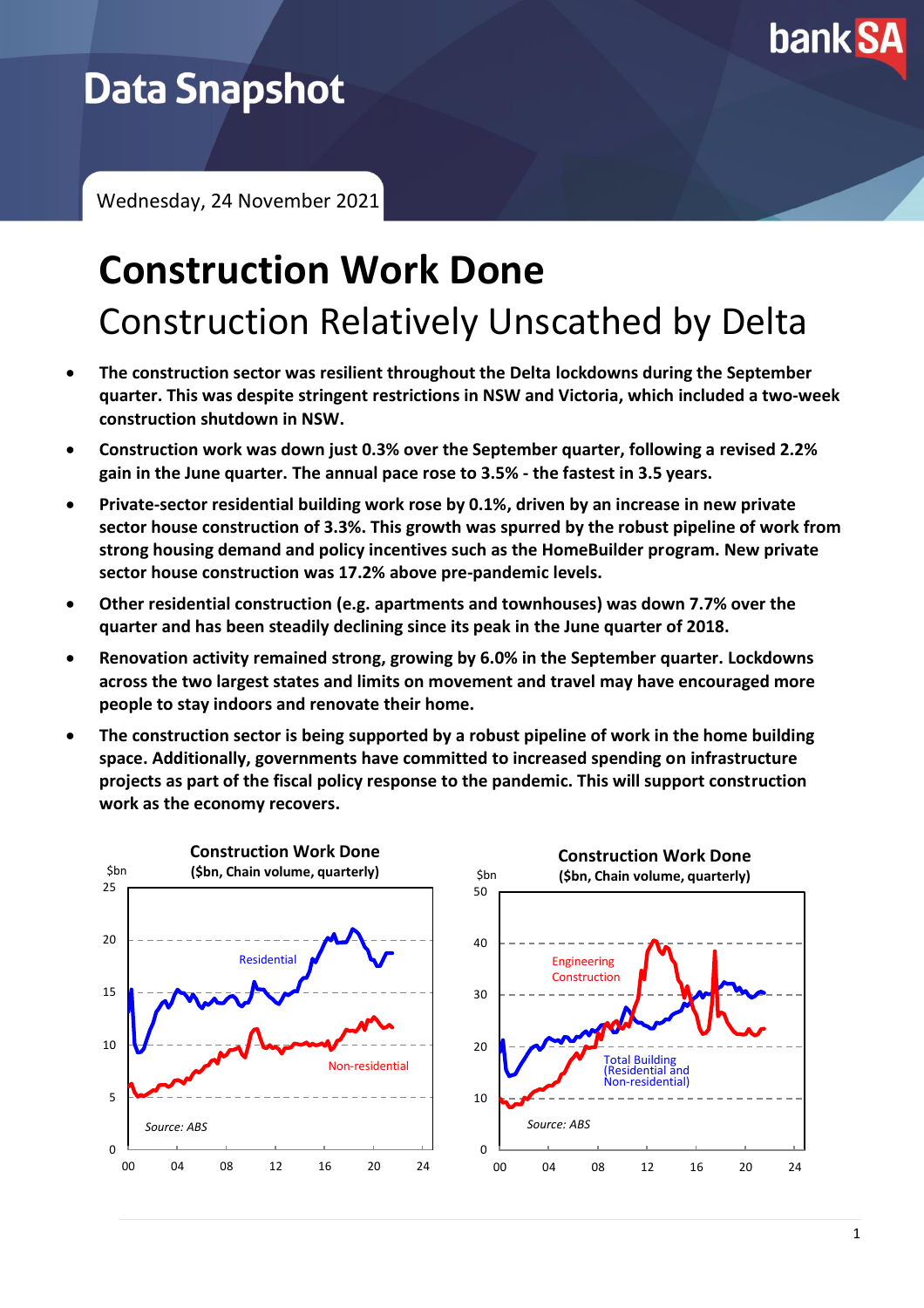The construction sector was resilient throughout the Delta lockdowns during the September quarter of 2021. This was despite stringent restrictions in NSW and Victoria, which included a twoweek construction shutdown in NSW.

Construction work done was down just 0.3% over the September quarter, following a revised 2.2% gain in the June quarter. In annual terms, growth lifted from 1.4% in the June quarter to 3.5% in the September quarter - the fastest pace in 3.5 years.

Private sector residential building work rose by 0.1%. Within this category, new private sector house construction continued to expand, up 3.3% over the quarter, to be 19.5% higher over the year. This is the fourth consecutive quarterly increase and reflects the robust pipeline of new house construction work following strong housing demand and policy incentives such as the HomeBuilder program. New private sector house construction work was 17.2% above prepandemic levels as of the December quarter of 2019.

Other residential construction (e.g. apartments and townhouses) was down 7.7% over the quarter, to be 13.8% lower over the year. Other residential construction has been steadily declining since its peak in the June quarter of 2018 and is down almost 37% from the peak.

Renovation activity remained strong, growing by 6.0% over the September quarter. Lockdowns across the two largest states and limits on movement and travel may have encouraged more people to stay indoors and renovate their home.

Private sector non-residential building work and engineering construction also rose over the quarter, up 1.4% and 0.5%, respectively.

Public construction was down 2.7% over the quarter. The weakness was driven by a fall in public building work (down 9.7%), which was partly offset by a 0.5% gain in public engineering construction. Despite the fall over the quarter, there is a solid pipeline of public infrastructure projects to be completed following a strong fiscal stimulus response from the Federal and state governments. This pipeline will support public construction work over 2022.

## **By state and territory**

Construction was weakest in the ACT (-15.5%), NSW (-8.1%) and WA (-3.2%) in the quarter. NSW was subject to lockdown restrictions over the entire quarter and the construction industry was shutdown for a two-week period. Unexpectedly, construction rose in Victoria (5.8%), despite the state also being subject to Delta-related restrictions during the quarter. Other areas of the country reported increases in construction work, from 0.4% in SA to 11.4% in the NT.

## **Outlook**

The construction sector has remained resilient during the Delta outbreak. The sector will continue to be supported by a robust pipeline of work in the home building space, following a strong response to policies such as HomeBuilder. Additionally, governments have committed to increased spending on infrastructure projects as part of the fiscal policy response to the pandemic. This will support construction work as the economy recovers, particularly engineering construction.

> **Jarek Kowcza, Senior Economist** Ph: 0481 476 436